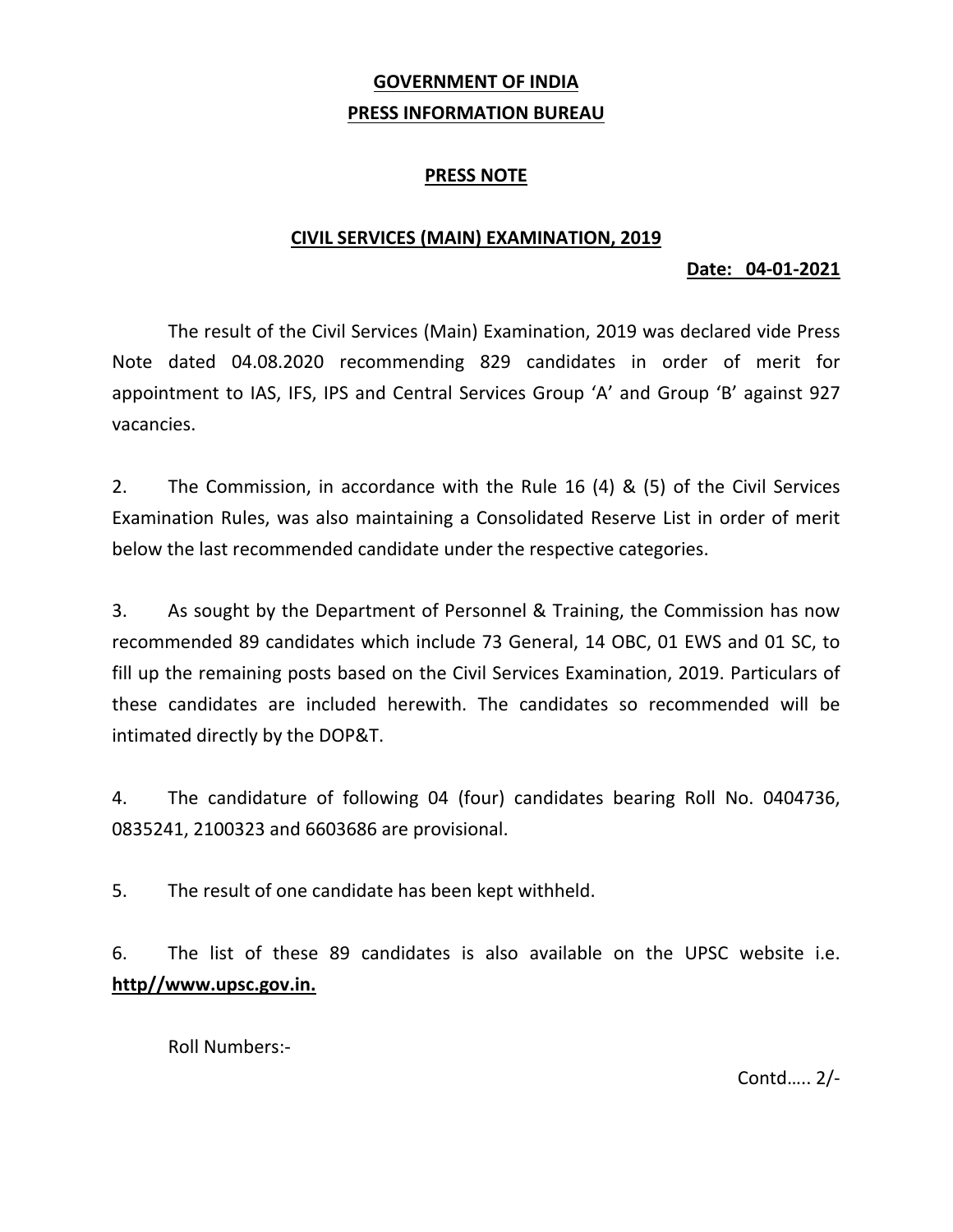# CIVIL SERVICES (MAIN) EXAMINATION,2019

| S.NO.                   | <b>ROLL NO</b> | NAME                         |
|-------------------------|----------------|------------------------------|
| $\mathbf{1}$            | 0832195        | HARSHVARDHAN SINGH           |
| $\overline{c}$          | 5913564        | <b>VINIT RANJAN</b>          |
| $\overline{\mathbf{3}}$ | 1204457        | <b>S MOHAMMED YAKUB</b>      |
| $\overline{4}$          | 0873385        | <b>SHREYA TYAGI</b>          |
| 5                       | 2000051        | <b>ABHILASH P</b>            |
| 6                       | 0514763        | MISHAL QUEENI DCOSTA         |
| $\boldsymbol{7}$        | 0810680        | <b>ABHINAV J JAIN</b>        |
| $\,$ $\,$               | 0812045        | SIDDHANT SINGH DANGI         |
| 9                       | 0305786        | <b>ANKIT PRADHAN</b>         |
| 10                      | 0874677        | <b>VILAS WAHI</b>            |
| 11                      | 6319110        | <b>SANJAM SINGH</b>          |
| 12                      | 0819859        | <b>ABHIJEET PANDEY</b>       |
| 13                      | 1909454        | <b>GANESH U R</b>            |
| 14                      | 1024014        | MEENAKSHI DAS                |
| 15                      | 6118863        | ALOK RANJAN RAI              |
| 16                      | 6413097        | UPADHYAY SATYAKUMAR RAMANJOR |
| 17                      | 3507136        | ANKIT AGARWAL                |
| 18                      | 0872576        | SIDDHARTH SRIVASTAVA         |
| 19                      | 2401783        | <b>CHRISTEENA JOY</b>        |
| 20                      | 3514572        | <b>SHIVIA HANGLOO</b>        |
| 21                      | 3400642        | <b>DISHA GUPTA</b>           |
| 22                      | 6313730        | <b>SAGAR VATS</b>            |
| 23                      | 0853991        | MD SHAHRUKH HUSSAIN          |
| 24                      | 0119887        | SHANKHALA CHANDRESH          |
| 25                      | 0416866        | VARUN CHATURVEDI             |
| 26                      | 6306470        | <b>GAURAV SIKARWAR</b>       |
| 27                      | 5917839        | <b>GAURAV SINGH</b>          |
| 28                      | 0616041        | <b>MAHESWAR MAJI</b>         |
| 29                      | 7806194        | RADHIKA GUPTA                |
| 30                      | 0853575        | PRANAV JAIN                  |
| 31                      | 7010426        | <b>SHEENAM JAIN</b>          |
| 32                      | 3408838        | ADITYA SANGOTRA              |
| 33                      | 0814380        | N SANTOSH KUMAR REDDY        |
| 34                      | 2635801        | <b>RAJAT TRIPATHI</b>        |
| 35                      | 6306957        | NIKITA AGRAWAL               |
| 36                      | 6310332        | <b>KANISHKA</b>              |
| 37                      | 0883202        | <b>SANTHOSH V</b>            |
| 38                      | 7202625        | ANURAJ GUPTA                 |
| 39                      | 0864169        | AMIT KUMAR                   |
| 40                      | 6404704        | NEHA YADAV                   |
| 41                      | 0825586        | ANIRUDDH YADAV               |
| 42                      | 1532136        | <b>AYUSH NOPANY</b>          |
| 43                      | 6317149        | RITU KATARIA                 |
| 44                      | 0803905        | PARIKSHIT CHAKRABORTY        |
| 45                      | 1901829        | <b>S GAUTHAM RAJ</b>         |
| 46                      | 3904502        | <b>MANU ASHOK BHAT</b>       |
| 47                      | 0803987        | SWETHAJAIN A                 |
| 48                      | 0809134        | <b>VIVEK PATHAK</b>          |
| 49                      | 0824011        | <b>SHWETA PANDEY</b>         |
| 50                      | 1903619        | <b>DYUTHI KISHAN</b>         |
| 51                      | 0611379        | <b>ASHISH GOYAL</b>          |
| 52                      | 1046257        | <b>MUDAM ANIRUDH</b>         |
| 53                      | 5810826        | <b>ADITYA</b>                |
| 54                      | 0310426        | ADITYA BAJPAI                |